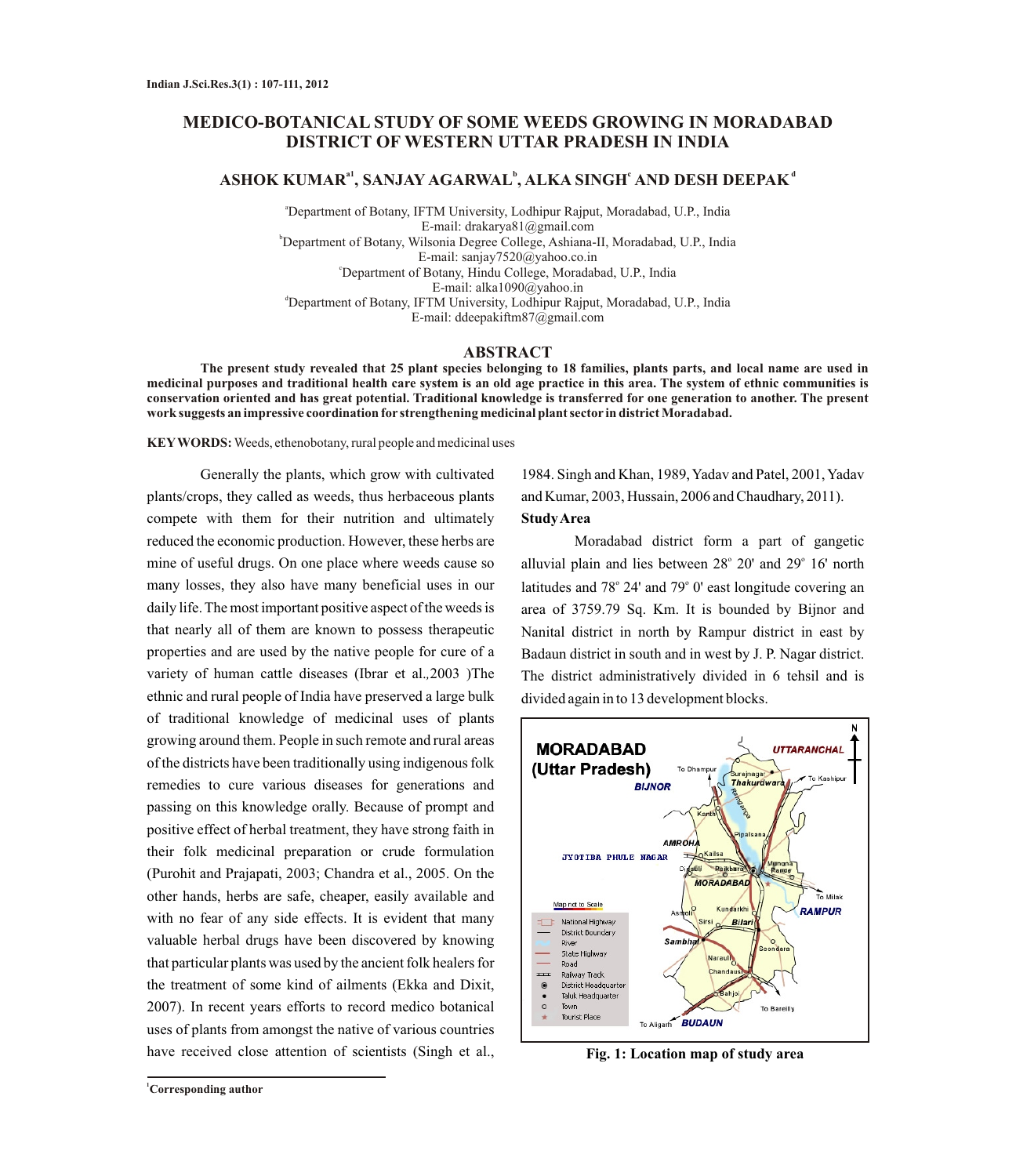The district Moradabad is drained by river Ramganga and its tributaries namely Dhela river, Kosi river, Gangan river, Aril river and Sot river. The total population according to 2011 census is 4,773,138 of which 18,77,550 live in 1388 villages.The density of population is 1284 per Sq. Km. due to large number of villages and huge rural population with rich tradition of utilization of plants for medicinal uses, the district constitutes a suitable and significant area for medico-botanical studies.

Present communication, dealing with medicobotanical uses of herbaceous plants in treatment of various elements. Due to rich and diverse flora of Moradabad district, with a majority of same being used in traditional folk medicine, there is immense scope for their potential commercial use as well.

## **MATERIALS AND METHODS**

The present work was under taken through field study carried out the season of January 2011 to November 2011 in various areas of district Moradabad. The information about the folk medicinal uses, local name, plant parts used and mode of administration was collected from local healers, Vaidyas, Hakims and older rural people. The cultivator of village Bagerpur, Billari, Kundarki, Lodhipur, Agwanpur and Dalpatpur etc. also revealed many plants used for daily ailments and also agreed for field trips to collect the plant species. The collected plants were properly preserved and correctly identified with the help of local and regional florasin consultation with herbaria of NBRI Lucknow.

### **RESULTS AND DISCUSSION**

In the following enumeration the 25 common weeds, belonged 18 families are mentioned in the table (1). The species are arranged according to alphabetical order, followed by families, local names, flowering and fruiting periods and folk medicinal uses. Ethnomedicinal properties of plants being used in the treatment of various diseases like, jaundice, urinary tract , kidney stones and cancer (Siddiqui, 2003), Leucorrhoea, Diabetes, Asthama etc. (Chaudhary, 2011). The important information on the folk use of plants described is based on observation and records taken during field trips. The local uses of plants as a cure are common

particularly in those areas, which have little or no access to modern health services. The indigenous traditional knowledge of medicinal plants of various ethnic communities, where it has been transmitted orally for centuries is fact disappearing due to the advent of modern technology and transformation of traditional culture. It is very essential to have a proper documentation of medicinal plants and to know their potential for the improvement of health and hygiene through an eco friendly system. The present study reveals that the Moradabad region is rich in herbal medicine with diversified ethnomedicinal values. From the table presented, it can be seen that there is a wide variety of plants for common ailments and diseases.

## **CONCLUSION**

The study revealed that traditional health care system is an old age practice in this area. The system of ethnic communities is conservation oriented and has great potential. Traditional knowledge is transferred for one generation to another. The present work suggest an impressive coordination for strengthening medicinal plant sector in district Moradabad.

## **ACKNOWLEDGEMENTS**

The authors are thankful to Dr. P.K. Singh, Principal and former Head, Department of Botany, Hindu College Moradabad and Professor A. K. Chaudhry, Department of Botany, IFTM University, Moradabad for giving us the valuable suggestions during research.

## **REFERENCES**

- Chaudhary S., 2011. Medicinal plants of district Bijnor (UP) India with special reference to their folk medicinal uses. J. of Experimental Science, **2**: 19 - 23.
- Chandra V., Soni P. and Sharma S.D., 2005. medicinal plants conservation with reference to HO and Munda Tribals of Bihar and Orissa, Proc Workshop on Conservation of Biodiversity in India-Status, Challenges and Efforts. Indian Council of Forestry Research and Education, Dehradun:243- 246.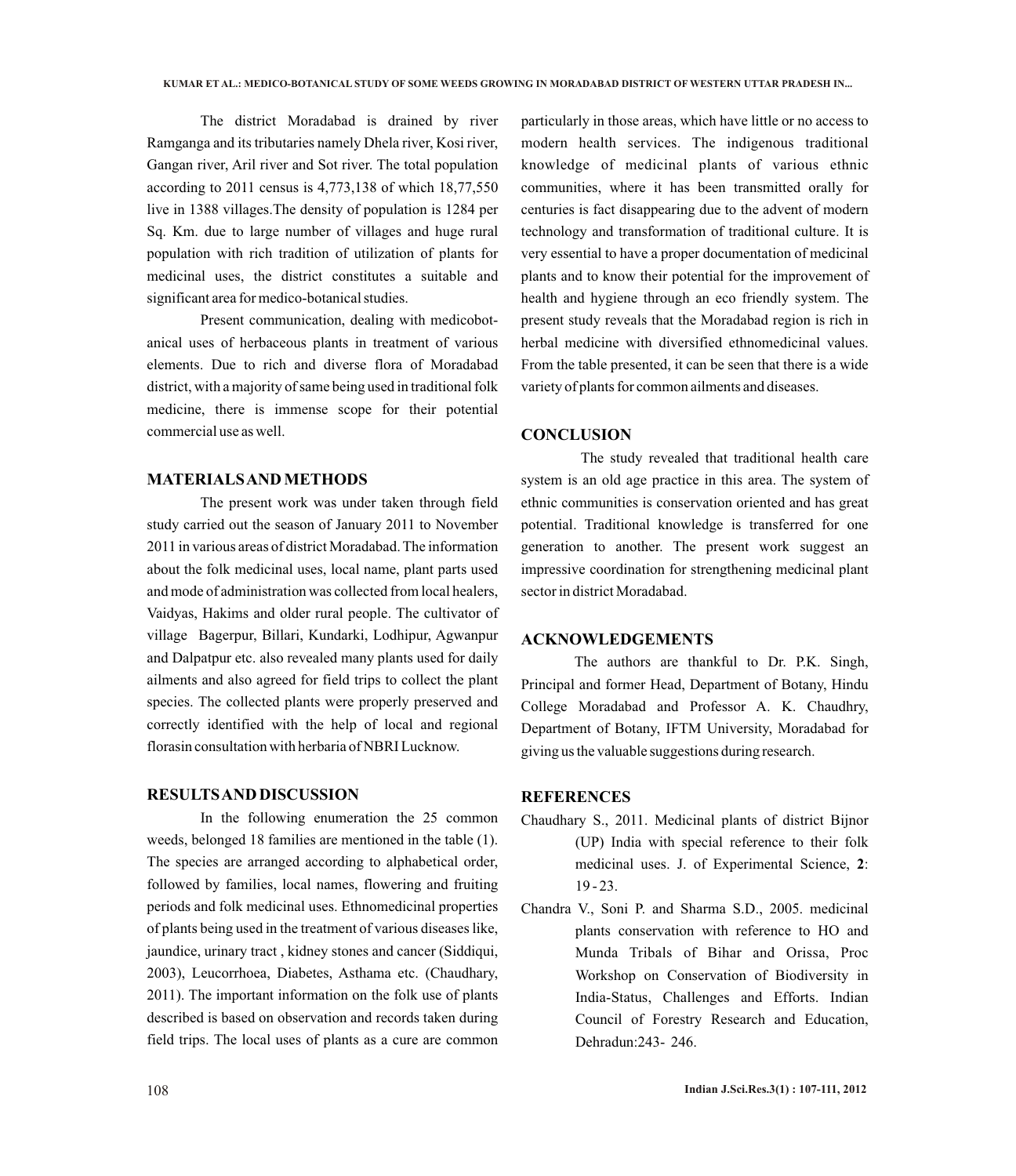| S.<br>No.      | <b>Botanical Name</b> | Family         | <b>Local Name</b> | Flowering &<br>fruiting | <b>Folk Medicinal Uses</b>                                                                                                                                                                                               |
|----------------|-----------------------|----------------|-------------------|-------------------------|--------------------------------------------------------------------------------------------------------------------------------------------------------------------------------------------------------------------------|
| $\mathbf{1}$   | Achyranthus aspera    | Amaranthaceae  | Chirchita         | Throughout<br>the year  | The powder of drie d roots is used<br>as massage to cure toothache and<br>gum bleeding.                                                                                                                                  |
| $\overline{2}$ | Amaranthus spinosus   | Amaranthaceae  | Kateli chauli     | July-December           | Scabies: Root paste is used as an<br>external application                                                                                                                                                                |
| 3              | Amaranthus virides    | Amaranthaceae  | Jangli chauli     | Throughout<br>the year  | A decoction of the entire plant is<br>used to stop dysentery and<br>inflammation. The root juice is<br>used to treat inflammation during<br>urination. It is also taken to treat<br>constipation                         |
| 4              | Argimone maxicana     | Papaveraceae   | Pili kateli       | February-June           | The seeds are taken as laxative.<br>The seed oil is used to treat dropsy,<br>jaundice and skin diseases and it is<br>also used to treat malaria.                                                                         |
| 5              | Boerhaavia diffusa    | Nyctaginaceae  | Bichhu ghas       | August-November         | The leaves are useful in dyspepsia,<br>tumors, spleen enlargement,<br>abdominal ainsleucorrhoea,<br>anaemia                                                                                                              |
| 6              | Celosia argentea      | Amaranthaceae  | Chatri matri      | August-October          | The flower and seed are used in<br>the treatment of bloody stool,<br>haemorrhoid bleeding, uterine<br>bleeding, leucorrhoea and<br>diarrhoea.                                                                            |
| $\overline{7}$ | Chenopodium album     | Chenopodiaceae | Bathua            | January-April           | Plant pacifies vitiated peptic ulcer,<br>intestinal worms, dyspepsia,<br>flatulence, urinary retention,<br>kidney diseases, general debility<br>and the plant acts as a sexual<br>stimulant.                             |
| 8              | Cleome gyanandra      | Capparidaceae  | Hurhul            | Sep.-November           | Leaves may be crushed to make a<br>concoction that is drunk to cure<br>diseases such as scurvy.<br>It is a highly recommended meal<br>for pregnant and lactating women.                                                  |
| 9              | Coccinia grandis      | Cucurbitaceae  | Kanduri           | July-September          | Diabetes: The juice of its leaves<br>and roots is given in diabetes.                                                                                                                                                     |
| 10             | Cuscuta reflexa       | Convolvulaceae | Amar bel          | October-December        | Stomachache: it is boiled and tied<br>over stomach in belching and in<br>pain of stomach due to digestive<br>problem and gastric troubles.                                                                               |
| 11             | Cynodon dactylon      | Poaceae        | Doob ghas         | Throughout<br>the year  | Leucorrhoea: The paste of fresh<br>roots of doobghas and kans<br>(Saccharum spontaneum) in the<br>dose of 5 gm is given with cow<br>milk and misri (sugar) early in the<br>morning for one month to cure<br>leucorrhoea. |
| 12             | Eclipta prostrata     | Asteraceae     | Bhangra ghas      | August-February         | A leaf extract is applied to the<br>head to relieve dandruff and to<br>blacken gray hair.                                                                                                                                |
| 13             | Euphorbia hirta       | Euphorbiaceae  | Dudhi ghas        | Throughout<br>the year  | It is used against asthma,<br>bronchitis, worm infestation,<br>conjunctivitis and dysentery. The<br>latex of the plant is used for warts<br>and cuts.                                                                    |
| 14             | Evolvulus alsinoides  | Convolvulaceae | Shyamakrantha     | July-December           | The plant is used to cure fever,<br>cough and cold.                                                                                                                                                                      |

**Table 1: List of some medicinal herbs of district Moradabad (UP)**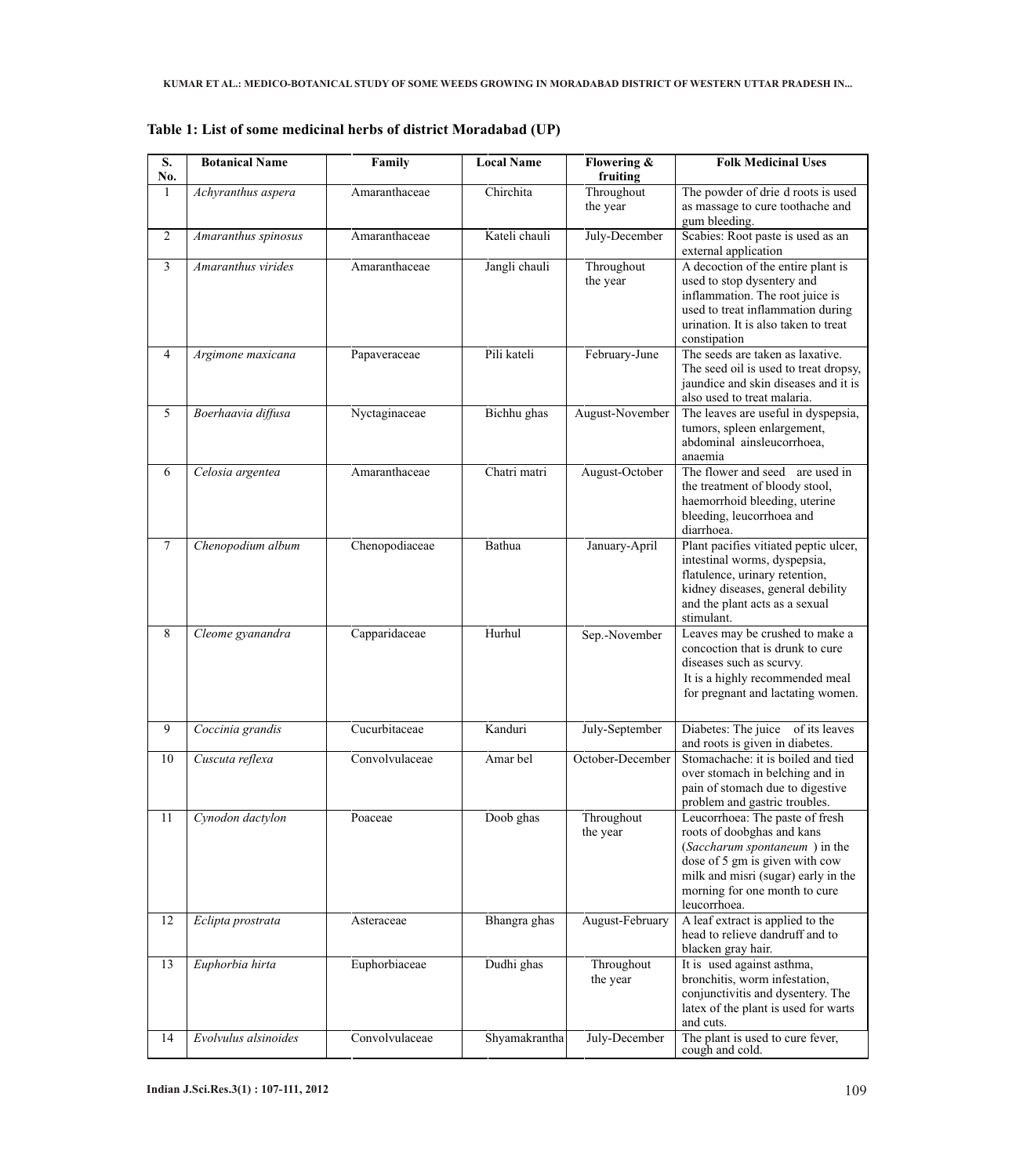| 15 | Fumaria parviflora           | Fumariacea      | Ban dhanya                             | January-March          | Shoots are used in diarrhea, as<br>cooling agent and blood purifier.<br>The whole plant is used in fever, as<br>liver tonic for hepatic ailment.<br>Fresh plant is crushed and obtained<br>juice is given orally for blood<br>purification.                                         |
|----|------------------------------|-----------------|----------------------------------------|------------------------|-------------------------------------------------------------------------------------------------------------------------------------------------------------------------------------------------------------------------------------------------------------------------------------|
| 16 | Ipomoea digitata             | Convolvulaceae  | Jaljamini                              | October-December       | It is mainly used for increases<br>secretion of milk, enlarged liver<br>and spleen, increases weight,<br>moderates menstrual discharge,<br>poor digestion.                                                                                                                          |
| 17 | <b>Oldenlandiaalsinoides</b> | Rubiaceae       | Parpata                                | June-January           | Whole plant decoction given with<br>a glass of butter milk in 3<br>spoonfuls twice a day for about 5<br>days in Jaundice                                                                                                                                                            |
| 18 | Phyllanthus niruri           | Euphorbiaceae   | Hazar dana                             | July-September         | The extract of fresh entire plant is<br>used to treat jaundice, dropsy,<br>gonorrhea, menorrhagia and other<br>genitourinary affections.                                                                                                                                            |
| 19 | Polygonum plabajum           | Polygonaceae    | Rani phul                              | February-May           | Crushed leaves are taken in<br>pneumonia, roots are<br>used in bowel complaints                                                                                                                                                                                                     |
| 20 | Portulaca oleracea           | Portulaceae     | Kulfa sag                              | Throughout<br>the year | Dysentery with Blood: Its leaf is<br>ground and mixed with crystalline<br>sugar and kali mirch (black<br>pepper). This is given only once<br>and stated to be quite effective<br>medicine.                                                                                          |
| 21 | Silene conoidea              | Caryophyllaceae | Gulahi Booti/<br>Khash Khashi<br>Booti | February-April         | The dry root is crushed and used as<br>soap to wash wounds and hair.                                                                                                                                                                                                                |
| 22 | Solanum nigrum               | Solanaceae      | Makoi                                  | Throughout<br>the year | The whole plant used as<br>antiseptic, anti-inflammatory<br>swelling, cough, asthma. The juice<br>of the berries used as<br>antidiarrhoea, and hydrophobia.                                                                                                                         |
| 23 | Solanum xanthocarpum         | Solanaceae      | Gokhru                                 | Throughout<br>the year | Solanum fruits, flowers and stems<br>possess carminative, anthelmintic<br>and bitter properties, root is<br>expectorant and used in treatment<br>of toothache, chest pain due to<br>cough, asthma and bronchitis. The<br>leaves are applied externally as a<br>pain relieving agent |
| 24 | Spergula arvensis            | Caryophyllaceae | Ban soya                               | February-March         | The plant has been used as a<br>diuretic                                                                                                                                                                                                                                            |
| 25 | Stelaria media               | Caryophyllaceae | Cheridan                               | January-April          | The fresh leaves have been<br>employed as a poultice for<br>inflammation and indolent ulcers.<br>The water in which the Chickweed<br>is boiled should also be used to<br>bathe the affected part. A<br>decoction made with the fresh<br>plant is good for constipation              |